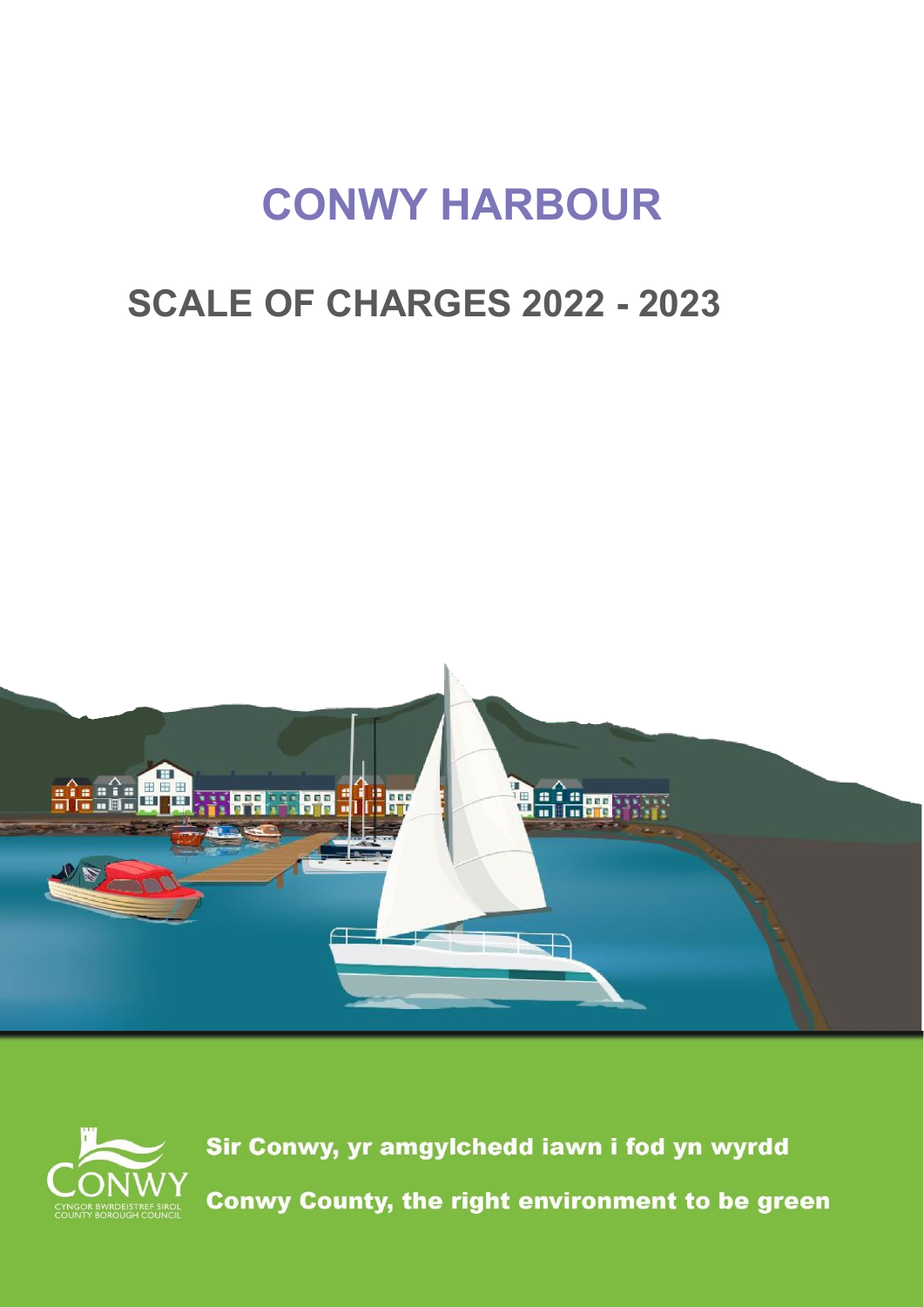### **HARBOUR CHARGES**

#### **ANNUAL HARBOUR DUES**

Harbour Vessels **£24.72 per metre**  Marina Vessels **£20.90 per metre** 

#### **ANNUAL MOORING FEES**

|     |                               | <b>Mooring Fee</b>        | <b>Harbour Dues</b> | Total     |
|-----|-------------------------------|---------------------------|---------------------|-----------|
|     |                               | <b>Per Metre</b>          | <b>Per Metre</b>    | Per Metre |
| A   | <b>Conwy Residents</b>        | £54.74                    | £24.72              | £79.46    |
| B&C | Non Residents (Standard Rate) | £85.39                    | £24.72              | £110.11   |
| D   | <b>Commercial Vessels</b>     |                           |                     |           |
|     | Conwy Resident                | No charge                 | £24.72              | £24.72    |
|     | Trawler Owners Association*   | No charge                 | £24.72              | £24.72    |
| E   | Non Resident                  | £54.85                    | £24.72              | £79.57    |
| F   |                               | <b>Small Trot Holders</b> |                     |           |
|     | Conwy Resident                | £46.57                    | £24.72              | £71.29    |
|     | Non Resident                  | £72.88                    | £24.72              | £97.60    |
| G   | Rhos-on Sea                   |                           |                     |           |
|     | Conwy Resident                | £31.51                    |                     | £31.51    |
|     | Non Resident                  | £36.07                    |                     | £36.07    |

#### **1 metre = 3.2808 ft**

**\* To be eligible for commercial mooring charges rate a vessel must be either:-**

- a) A registered fishing vessel over 12 metres LOA
- b) A registered fishing vessel under 12 metres in length that holds a valid MCGA Safety Certificate
- c) An MCGA licensed passenger carrying vessel
- d) An RYA approved practical teaching vessel
- e) A CCBC licensed passenger carrying vessel
- f) A mooring vessel employed under the Harbour Authority mooring maintenance contract

g) A vessel used by a licensed Conwy mussel fisherman. Commercial rate for such vessels only applies to the mussel gathering season September to April inclusive annually

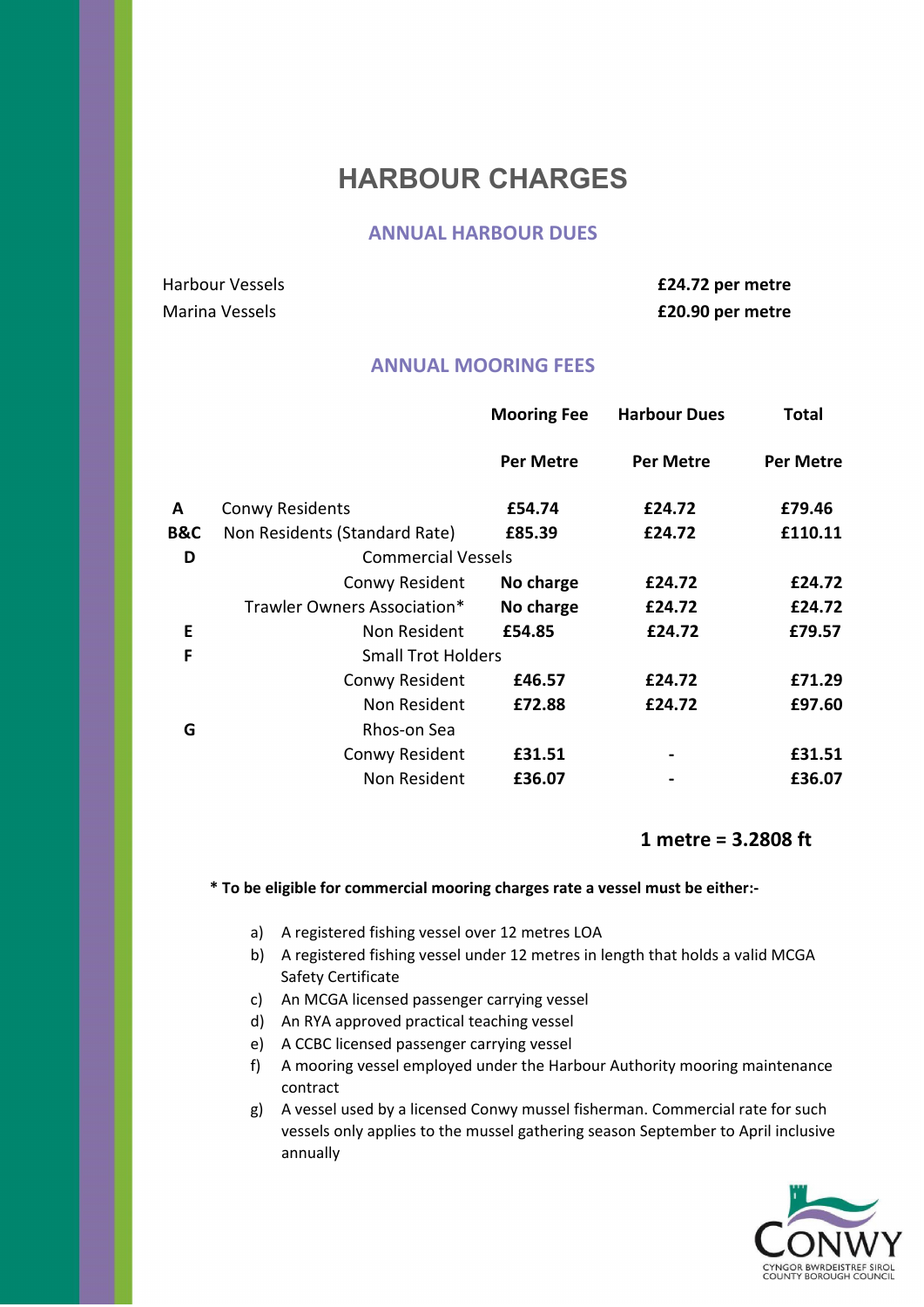All vessels claiming commercial mooring rates are to be commercially active for a minimum of 30 days per mooring year. In cases when a vessel also has significant recreational usage the commercial rate will be applied on a usage pro rata basis. Vessels claiming commercial rate are required to produce evidence of commercial use during the current year in order to retain the commercial rate for the subsequent year. Such proof should normally be made by the vessels log book being made available for inspection.

#### **MARINE WALK AND BEACH BERTHING FEES**

**H** Standard rate **£84.43 per metre I** Annual Permit Holder rate **£42.86 per metre** 

#### **LAY-UP ASHORE (IF AVAILABLE)**

Standard rate (weekly) **£2.77 per metre**  Commercial rate (weekly) **£0.93 per metre**  Bollards **£12 per bollard in/out**  Container storage area (per annum) **£164.32** Outside storage 6m² (per annum) **£54.63**

#### **WINTER MOORING FEES**

Under 14 Days **Visitor fees apply**  Over 14 Days **Pro rata sum of standard annual mooring fee** 

#### **VISITOR RATES (Inc. VAT)**

**1 – 7 Days Inclusive** 

8m and under **£13.00 per night**  Over 8m **Add £1.82 per metre** 

**8 Days and Over** 

8m and under **£9.88 per night**  Over 8m **Add £1.56 per metre**  *Note: All visiting vessels are charged at 1-7 day inclusive rate for first 7 days of any visit.* 

#### **BEACONS, CONWY JETTY AND DEGANWY FLOATING PONTOON COMMERCIAL USE FEES**

Over 12 passengers **£227.44 per boat**  Under 12 passengers *E161.24 per boat* 

#### **RHOS ON SEA ANNUAL MOORING FEES**

Rhos on Sea Residents **£31.51 per metre**  Non Residents **£36.07 per metre**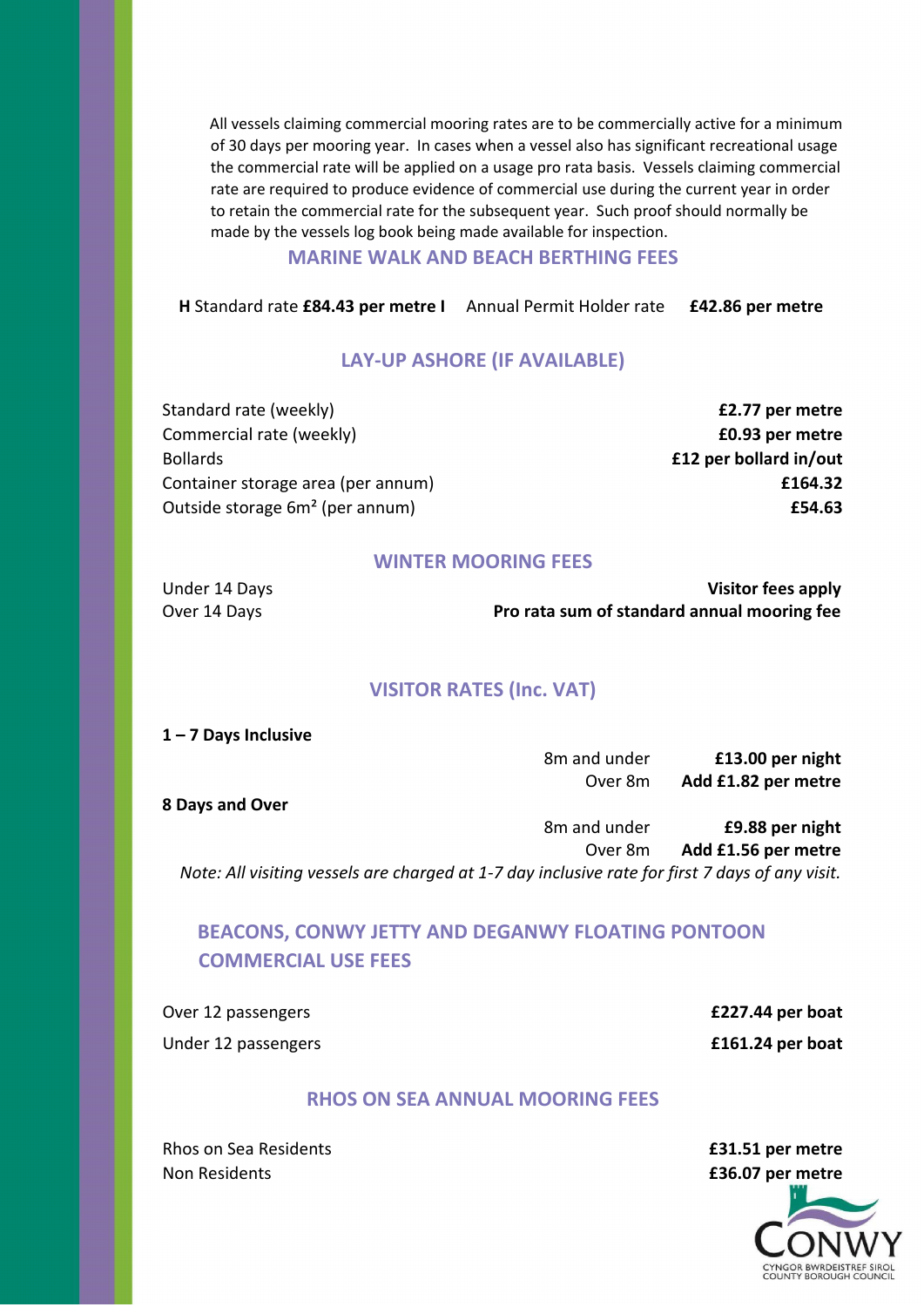#### **Note: All Harbour and Mooring Fees are exclusive of VAT unless otherwise stated**

## **SEABOARD CHARGES**

#### **LAUNCHING PERMITS (Inc. VAT)**

(Beacons, North Shore, Porth Eirias, Penmaenmawr and Llanfairfechan Slipways)

| Registration (all power craft)                                 | £30.00  |
|----------------------------------------------------------------|---------|
| Daily Per launch                                               | £20.00  |
| Seasonal under 40 hp (Apr to Sept inclusive) per permit        | £80.00  |
| Seasonal over 40 hp.+ PWC's (Apr to Sept inclusive) per permit | £140.00 |
| Seasonal CJSC Members (Apr to Sept inclusive) per permit       | £63.00  |
| Seasonal members of CBVSAC and LSBSAC                          | £30.00  |
| Local residents discount (launching fees only)                 | 15%     |

#### **MISCELLANEOUS CHARGES**

| Strop Attachment/Detachment | £40.00 |
|-----------------------------|--------|
| Boat moves (owners request) | £80.00 |
| Power wash hire             | £18.00 |
| Electricity cards           | £1.00  |
| Deckchair hire before 2pm   | £3.00  |
| Deckchair hire after 2pm    | £2.00  |
|                             |        |

| Hire of mooring barge & crew              | £154.00 per hour + $VAT$ |
|-------------------------------------------|--------------------------|
| Hire of mooring barge & crew for dredging | £164.00 per hour + $VAT$ |

| <b>Beacons Car Park</b>                                   | £2.50                   |
|-----------------------------------------------------------|-------------------------|
| Event use of Beacons Car Park                             | £145.00 per day + $VAT$ |
| Conwy quay extension car park (mooring permit holders)    | £132.00                 |
| Conwy quay extension car park (commercial permit holders) | £55.00                  |
|                                                           |                         |
| Boatmans Licence (per annum)                              | £35.00                  |
| Pleasure Boat Licence (per annum)                         | £65.00                  |

#### **CONWY QUAY EVENTS SPACE**

| Companies trading outside of Conwy          | £150.00 per day |
|---------------------------------------------|-----------------|
| Companies trading within the walls of Conwy | £85.00 per day  |
| <b>Charities and Community Groups</b>       | Free of charge  |